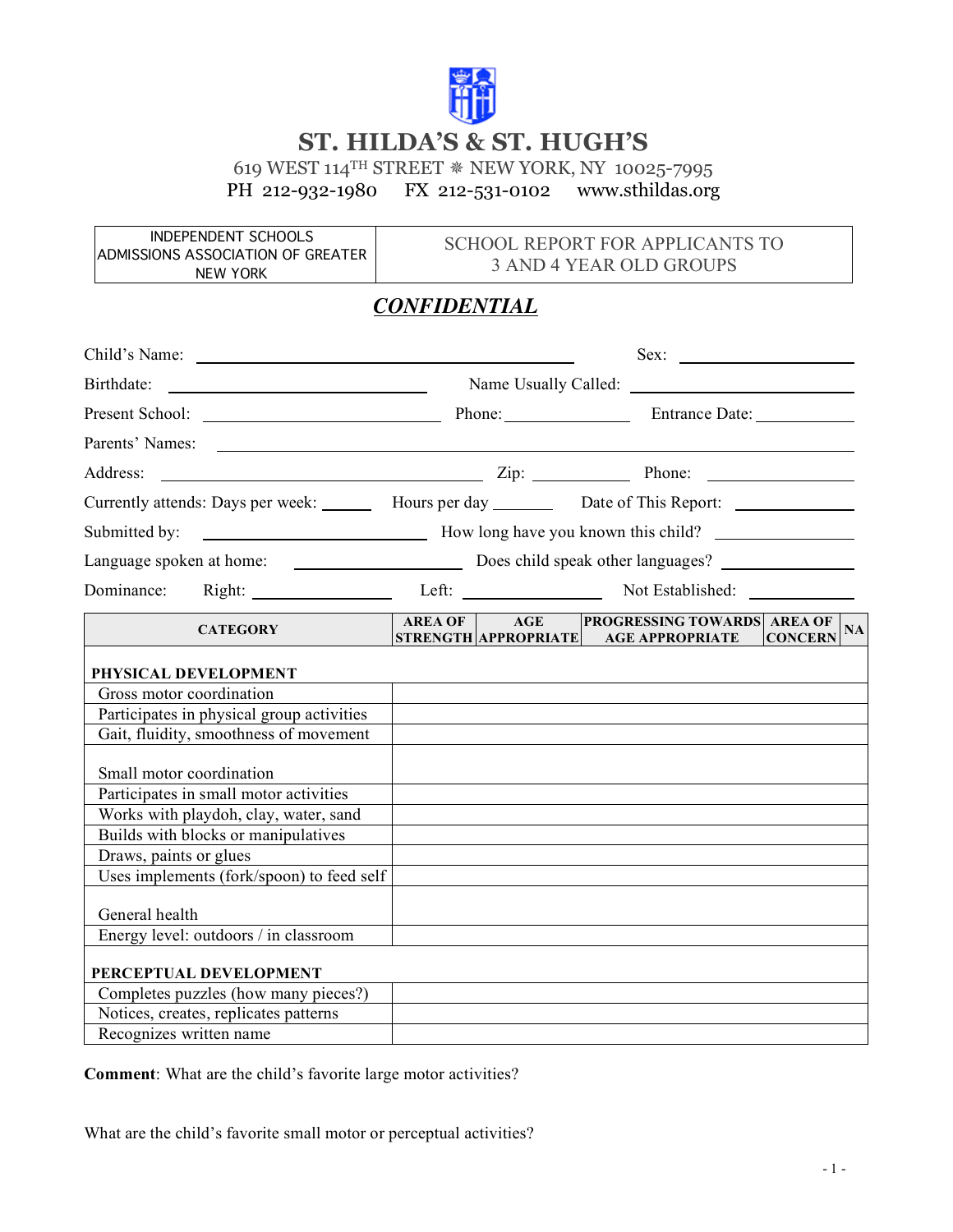| <b>CATEGORY</b>                              | <b>AREA OF</b> | AGE<br>STRENGTH APPROPRIATE | <b>PROGRESSING TOWARDS</b><br><b>AGE APPROPRIATE</b> | <b>AREA OF</b><br><b>CONCERN</b> | NA |
|----------------------------------------------|----------------|-----------------------------|------------------------------------------------------|----------------------------------|----|
| SOCIAL/EMOTIONAL DEVELOPMENT                 |                |                             |                                                      |                                  |    |
| Separation from parents / caregivers         |                |                             |                                                      |                                  |    |
| Displays confidence                          |                |                             |                                                      |                                  |    |
| Accepts limits / boundaries                  |                |                             |                                                      |                                  |    |
| Willingly follows directions individually    |                |                             |                                                      |                                  |    |
| Willingly follows directions in group        |                |                             |                                                      |                                  |    |
| Displays impulse control                     |                |                             |                                                      |                                  |    |
| Engages with peers (describe below)          |                |                             |                                                      |                                  |    |
| Engages with adults (describe below)         |                |                             |                                                      |                                  |    |
| Makes eye contact                            |                |                             |                                                      |                                  |    |
| Resolves conflicts / disputes verbally       |                |                             |                                                      |                                  |    |
| Respects self / own property                 |                |                             |                                                      |                                  |    |
| Respect others / their items                 |                |                             |                                                      |                                  |    |
| Tolerates frustration / self-chosen activity |                |                             |                                                      |                                  |    |
| Tolerates frustration / assigned activity    |                |                             |                                                      |                                  |    |
| Appreciates humor / appropriately silly      |                |                             |                                                      |                                  |    |
| Ability to focus on an activity              |                |                             |                                                      |                                  |    |
| Cooperative attitude                         |                |                             |                                                      |                                  |    |
| Makes transitions easily                     |                |                             |                                                      |                                  |    |
| Reacts positively to new events/change       |                |                             |                                                      |                                  |    |

**Comment**: How would you describe the child's temperament?

What activities does the child especially enjoy?

Please describe the quality of this child's interactions with peers. Does the child play with children of both genders, show a preference for group or individual activities. Is the child a leader, follower, observer? Is the child kind to and considerate of other children?

Please describe the quality of this child's interactions with **adults**.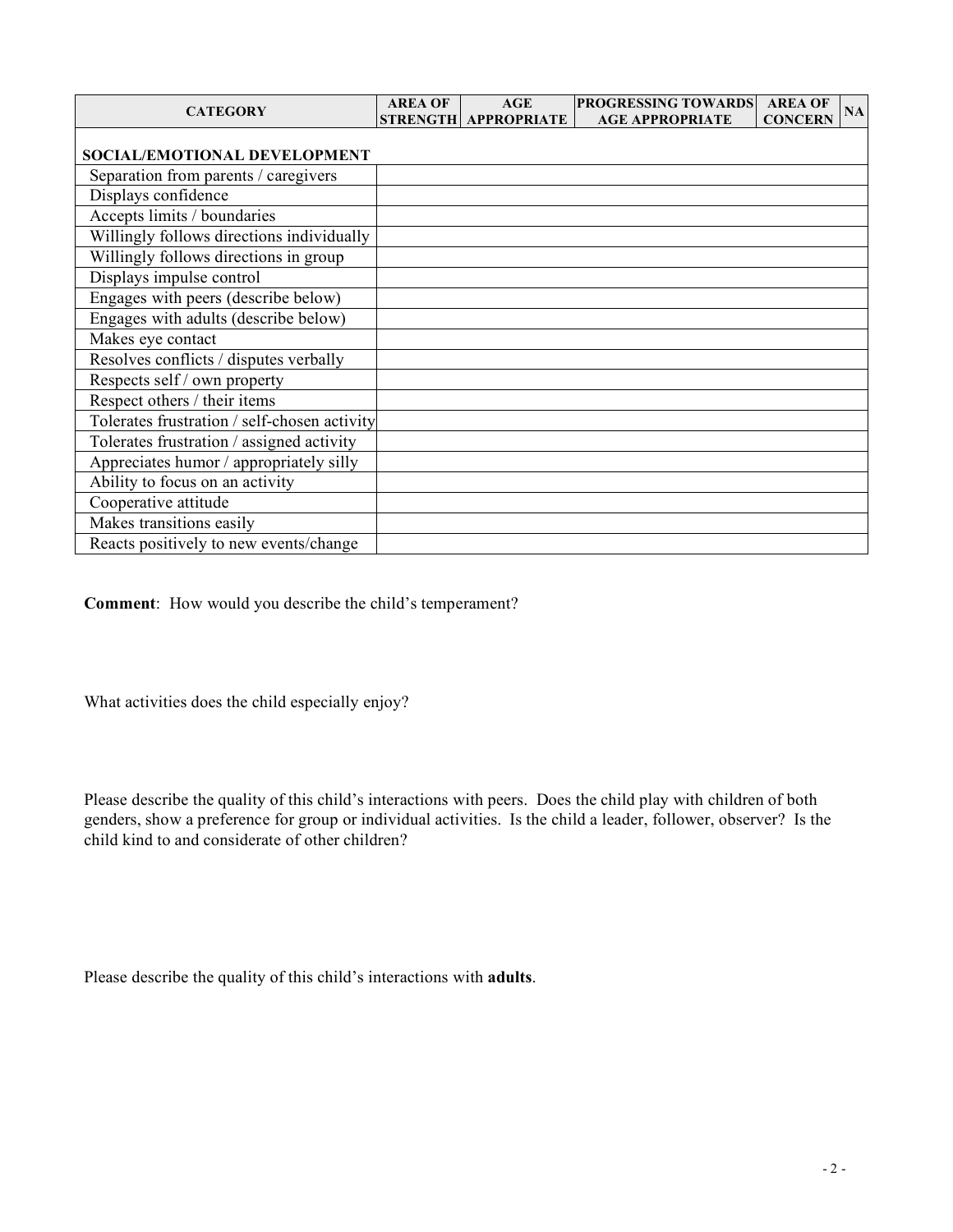| <b>CATEGORY</b>                              | <b>AREA OF</b> | <b>AGE</b>           | PROGRESSING TOWARDS AREA OF | <b>NA</b>      |
|----------------------------------------------|----------------|----------------------|-----------------------------|----------------|
| <b>INTELLECTUAL DEVELOPMENT</b>              |                | STRENGTH APPROPRIATE | <b>AGE APPROPRIATE</b>      | <b>CONCERN</b> |
|                                              |                |                      |                             |                |
| <b>RECEPTIVE SKILLS</b>                      |                |                      |                             |                |
| Ably follows directions given to a group     |                |                      |                             |                |
| Ably follows directions given individually   |                |                      |                             |                |
| Converses with adults and children           |                |                      |                             |                |
|                                              |                |                      |                             |                |
| <b>EXPRESSIVE SKILLS</b>                     |                |                      |                             |                |
| Clear articulation (describe)                |                |                      |                             |                |
| Fluency of expression (as opposed to         |                |                      |                             |                |
| stammering)                                  |                |                      |                             |                |
| Vocabulary: uses precise words as opposed    |                |                      |                             |                |
| to fillers ('uhm')                           |                |                      |                             |                |
| Remembers classmates' / teachers' names      |                |                      |                             |                |
| Remembers and recites nursery rhymes         |                |                      |                             |                |
| Remembers & retells events/stories in        |                |                      |                             |                |
| sequence                                     |                |                      |                             |                |
| Creates dramatic play scenarios              |                |                      |                             |                |
| Asks why, how come questions                 |                |                      |                             |                |
|                                              |                |                      |                             |                |
| <b>EMERGENT LITERACY</b>                     |                |                      |                             |                |
| Handles, browses, looks over books           |                |                      |                             |                |
| Enjoys being read to/asks to be read to      |                |                      |                             |                |
| Acts out favorite stories (books/media)      |                |                      |                             |                |
| <b>EMERGENT MATH</b>                         |                |                      |                             |                |
| Sorts objects in categories (animals/plants) |                |                      |                             |                |
| Grades objects by size                       |                |                      |                             |                |
| Names colors or shapes in environment        |                |                      |                             |                |
| Uses size comparisons                        |                |                      |                             |                |
| Understands over, under                      |                |                      |                             |                |

**Comment**: Please comment on the child's language and speech development. Has the child been recommended for speech or language evaluation or therapy? Any idiosyncratic language? (Please be specific.)

Please comment briefly on any physical, social-emotional, or intellectual strengths or concerns, including general health.